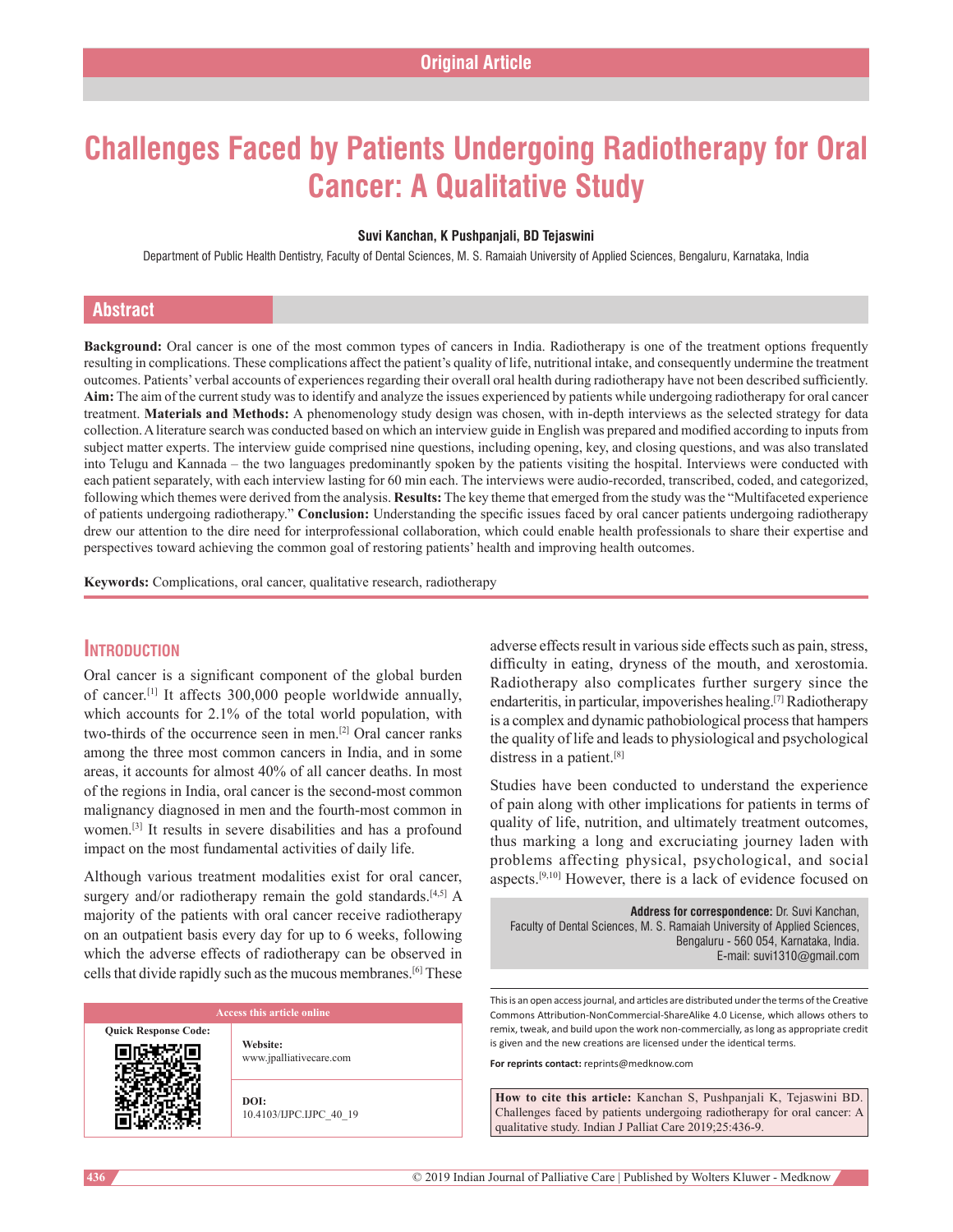patients' verbal accounts of their overall experience during radiotherapy, which has not been described sufficiently despite being of great importance. Therefore, the current study was undertaken to gain a deeper understanding of the issues experienced by such patients and to leverage these findings to formulate a treatment plan for them. The aim of the current study was to describe the experiences related to the oral health of patients with oral cancer during radiotherapy.

# **Materials and Methods**

### **Research approach**

A phenomenological approach was adopted to gain a deeper insight into the everyday "lived" experiences of patients undergoing radiotherapy.[11]

Epistemologically, phenomenological approaches are based on a paradigm of personal knowledge and subjectivity and emphasize the importance of personal perspective and interpretation.[12]

#### **Study setting**

The study was conducted in the cancer ward of the Centre of Oncology, M. S. Ramaiah Teaching Hospital, Bengaluru, Karnataka, India.

#### **Participants**

Patients suffering from oral cancer and undergoing radiotherapy for the past 2 months were selected as the participants for the study.

The sampling strategy chosen for the present study was purposive sampling, through which patients capable of providing relevant and meaningful information regarding their experiences during radiotherapy were selected and recruited. The age of the patients ranged between 35 and 72 years. The participants provided written consents for their participation, following which the study was approved by the Institutional Review Board of M. S. Ramaiah University of Applied Sciences.

#### *Research instrument*

Interviews were conducted based on an interview guide [Table 1], prepared in English, which was developed using the literature search and was later modified according to the inputs from the subject matter experts. The interview guide was also translated into Kannada and Telugu – the two predominantly spoken languages in that community. It consisted of nine questions, including opening, key, and closing questions, of which six were related to experiences of pain, chewing, and swallowing during radiotherapy [Table 1].

#### **Data collection process**

The interviews were conducted by the first author with the patients admitted to the cancer ward, as they were comfortable with interaction there. Data were collected until data saturation was observed. After interviewing 16 participants, it was observed that no additional information was likely to be gained. A preliminary interview with a few opening questions was conducted to develop the rapport between the researcher

and the participant. Each interview lasted for 60–90 min. All interviews were audiorecorded using a mobile phone in the Adaptive Multi‑Rate (.amr) audio codec format, following which they were transcribed verbatim by the investigator. Social cues of the participant, such as voice, intonation and body language were noted, as they are capable of providing a substantial amount of additional information that can be used to strengthen the verbal answer provided by the participant.

#### **Data analysis**

The codes were then reanalyzed and grouped into patterned categories that were derived from the in-depth interviews.<sup>[13]</sup> Subsequently, a theme was derived from the data, using the concept thematic analysis framework. In this manner, analysis of the data was repeated until no further themes emerged, and all the relevant text was coded.

# **Results**

Sixteen in‑depth interviews were conducted for the patients undergoing radiotherapy. The participants included 10 female and 6 male patients, with a mean age of 58.4 years ranging from 35 to 72 years.

Analysis of the data generated two types of codes, i.e., deductive codes and inductive codes, resulting in the emergence of four main categories – "Pain," "Nutritional Consequence," "Barriers in Communication" from deductive codes, and "Support system" from inductive codes. These categories helped in deriving the theme "Multifaceted experience of patients undergoing radiotherapy" as shown in Table 2.

a. Pain: Almost all of the participants reported pain in the oral cavity. The effect of this severe pain was two-fold, as it also contributed to fatigue – already a significant issue faced by all the participants. One of the patients described it as "Any side it is; the pain is always there." "Yes, there is pain. They gave some tablets for the pain, and hence, the pain has reduced a bit." All the patients were taking medications to reduce the pain.

Sores and boils in the patient's oral cavity were labeled as painful. A 72‑year‑old woman stated: "When they give the radiation there are heat-boils formed, which become a wound and cause pain."

b. Nutritional disturbance: Some of the common side effects experienced by the patients were weight loss, dysphagia, and poor nutritional intake. Many respondents described their experience of radiotherapy as "a struggle to eat." During the initial phase of radiotherapy, the respondents could eat sufficiently. However, all the modifications that had to be made to the diet resulted in a lesser variety of food choices, and the respondents were, therefore, unable to find anything new and exciting to eat.

A 65‑year‑old male patient said: "I was eating well in the beginning. But after a few days, I find it difficult to eat food. I only drink Rice Porridge."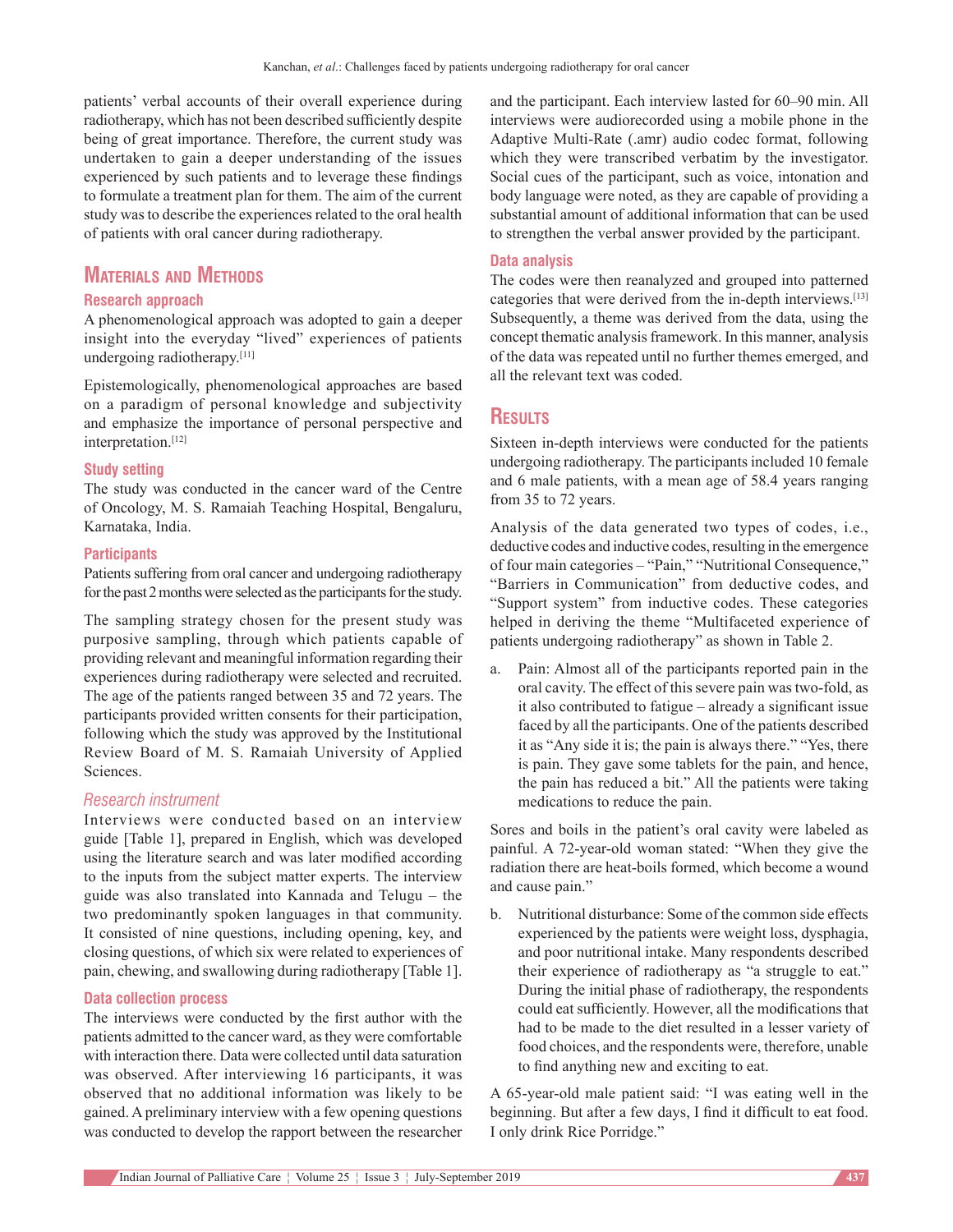|       | Table 1: Interview guide |                                                                                                                          |  |  |  |  |
|-------|--------------------------|--------------------------------------------------------------------------------------------------------------------------|--|--|--|--|
| S no. | <b>Type of questions</b> | Questions                                                                                                                |  |  |  |  |
| 1     | Opening questions        | How would you describe your experience and what are the major problems you are facing due to radiotherapy in your mouth? |  |  |  |  |
|       |                          | <b>Probe:</b> Stressful, unsatisfactory, coping                                                                          |  |  |  |  |
| 2     | Key question             | What are the painful experiences you have had in your mouth while the therapy was ongoing?                               |  |  |  |  |
|       |                          | <b>Probe:</b> Treatment, coping                                                                                          |  |  |  |  |
|       |                          | What measures have you taken to avoid that pain?                                                                         |  |  |  |  |
|       |                          | <b>Probe:</b> Medication, any other measure                                                                              |  |  |  |  |
|       |                          | What all difficulties do you face during speaking, chewing, and swallowing?                                              |  |  |  |  |
|       |                          | Probe: Slurring, not being able to pronounce some words                                                                  |  |  |  |  |
|       |                          | Who all motivate you to stay strong and eat healthy? How?                                                                |  |  |  |  |
|       |                          | Probe: Doctor, family, friends                                                                                           |  |  |  |  |
|       |                          | How do you cope with the difficulties you face with respect to eating, chewing, and swallowing food?                     |  |  |  |  |
|       |                          | Whom do you feel the most comfortable to talk to? Why?                                                                   |  |  |  |  |
|       |                          | <b>Probe:</b> Doctor, nurse, family, friends                                                                             |  |  |  |  |
| 3     | Closing questions        | How do you see your future?                                                                                              |  |  |  |  |
|       |                          | <b>Probe:</b> Positive, hopeful, negative                                                                                |  |  |  |  |
|       |                          | What are your expectations from the people around you?                                                                   |  |  |  |  |
|       |                          | <b>Probe:</b> Doctor, family                                                                                             |  |  |  |  |

|  |  |  |  | Table 2: Structure of codes, categories, and theme |  |  |
|--|--|--|--|----------------------------------------------------|--|--|
|--|--|--|--|----------------------------------------------------|--|--|

| Codes                     | <b>Categories</b> | <b>Theme</b>                                                         |  |  |  |  |
|---------------------------|-------------------|----------------------------------------------------------------------|--|--|--|--|
| <b>Deductive codes</b>    |                   |                                                                      |  |  |  |  |
| Frustrated                | Pain              | Multifaceted<br>experience of<br>patients undergoing<br>radiotherapy |  |  |  |  |
| Depressed                 |                   |                                                                      |  |  |  |  |
| Hurting                   |                   |                                                                      |  |  |  |  |
| Go back home              |                   |                                                                      |  |  |  |  |
| Persistent pain           |                   |                                                                      |  |  |  |  |
| <b>Tablets</b>            |                   |                                                                      |  |  |  |  |
| Chemo                     |                   |                                                                      |  |  |  |  |
| Medicines reduce pain     |                   |                                                                      |  |  |  |  |
| Painful chewing           | Nutritional       |                                                                      |  |  |  |  |
| Unable to eat             | disturbance       |                                                                      |  |  |  |  |
| Rice porridge             |                   |                                                                      |  |  |  |  |
| Reduction in food intake  |                   |                                                                      |  |  |  |  |
| Painful swallowing        |                   |                                                                      |  |  |  |  |
| Loss of meals             |                   |                                                                      |  |  |  |  |
| Unclear words             | Barriers in       |                                                                      |  |  |  |  |
| Difficult to talk         | communication     |                                                                      |  |  |  |  |
| Unable to move tongue.    |                   |                                                                      |  |  |  |  |
| Slurring of speech        |                   |                                                                      |  |  |  |  |
| Speak little              |                   |                                                                      |  |  |  |  |
| Unable to convey feelings |                   |                                                                      |  |  |  |  |
| <b>Inductive codes</b>    |                   |                                                                      |  |  |  |  |
| Get better                | Support system    |                                                                      |  |  |  |  |
| Feel positive             |                   |                                                                      |  |  |  |  |
| Don't worry               |                   |                                                                      |  |  |  |  |
| Take care                 |                   |                                                                      |  |  |  |  |
| Everything fine           |                   |                                                                      |  |  |  |  |
| Visit from relatives      |                   |                                                                      |  |  |  |  |
| Get cured                 |                   |                                                                      |  |  |  |  |

c. Barriers in Communication: Patients' communications skills were compromised due to the oral symptoms, as the boils in the mouth aggravated speech difficulties.

One of the respondents explained his difficulty in communicating his problems. He said, "Words are not clear when I speak."

"Yes, I only speak only a little. When I speak a phrase/sentence it starts to hurt, so then I stop talking."

d. Support system: Support from immediate family and friends emerged as an important finding during the treatment and rehabilitation periods. Respondents highlighted that emotional support significantly contributed toward helping them to get through the long and arduous journey. The encouragement provided by family, friends, and doctors motivated them to undergo painful treatment. Patients mentioned "They keep telling me that it will get better," "I will be able to speak properly and eat well." "Everyone takes care of me very well." and "Doctor says that it is all ok, and everything will be fine."

# **Discussion**

The current study explored several aspects of oral health and the issues experienced by oral cancer patients undergoing radiotherapy. The theme of the study highlights all the facets of experiences faced by the patients. It was observed that the major issues cited by the patients were those related to pain and coping with it, apart from their communication skills and nutritional status also being compromised. The study led to the emergence of an important category called "Support system." The motivation that enabled the patients to comply for and persevere the painful treatment was provided by their families, fellow patients, and health-care providers.

Similar results were obtained from the studies showing that patients with head-and-neck cancer (HNC) have complex pain issues that have a significant impact on their treatment, general well-being, and recovery.<sup>[9,14]</sup> The studies also concluded that HNC patients did not report that their severe physical pain influenced their psychological suffering, although it did impact their social lives.[15] Furthermore, nutritional consequences were reported to have a detrimental impact on the patients'